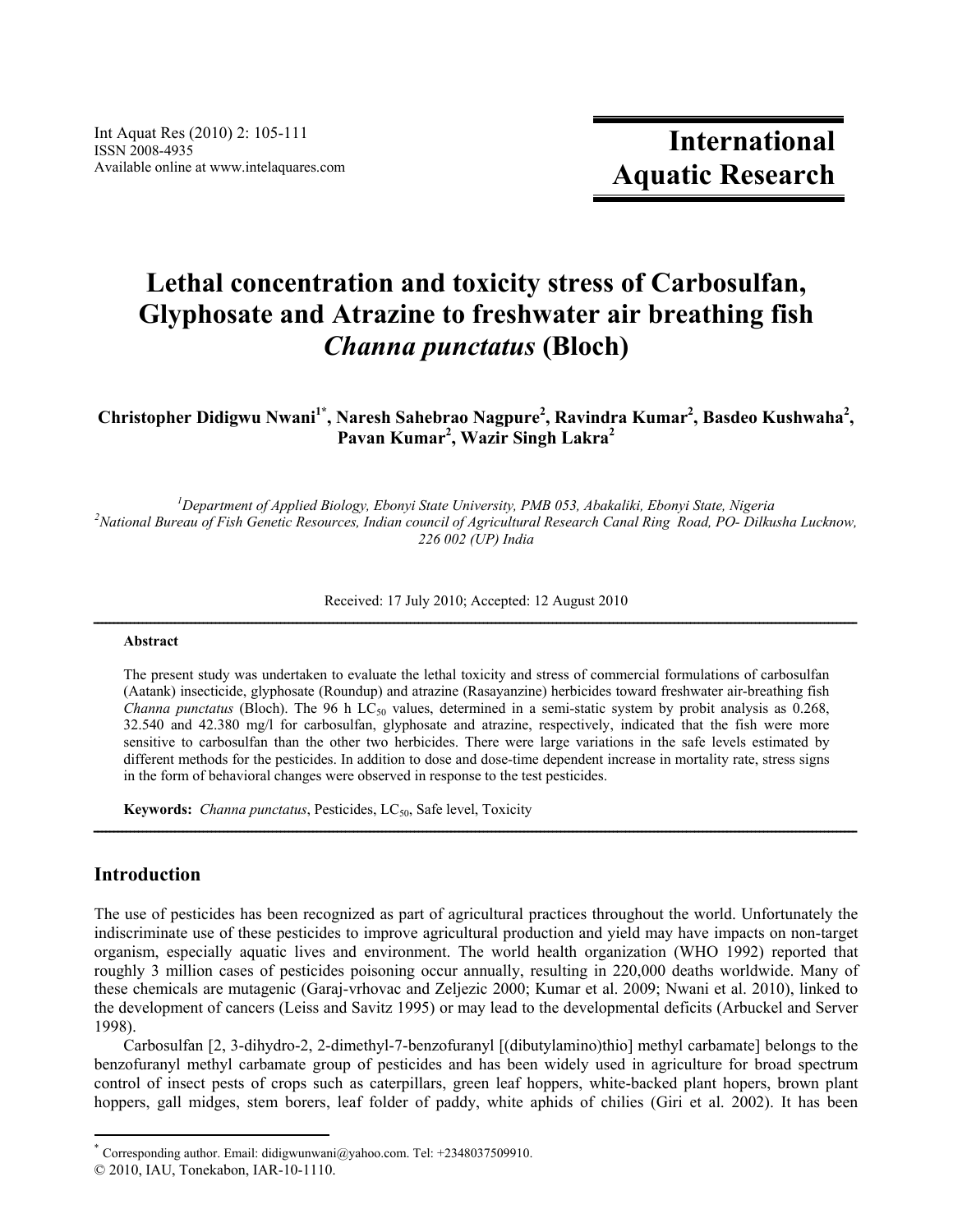reported to be effective against certain insect pests, which are not controlled by organo-chlorine or organophosphorous insecticides (Sahoo et al. 1990) and has been proposed for the control of pyrethroid resistant mosquitoes (Guillet et al. 2001).

 Glyphosate (N-Phosphoromethyl glycine) is a broad spectrum, translocated herbicide, used primarily in agricultural applications for the control of a great variety of annual, biennial and perennial grasses, sedges, broad leaved weeds and woody shrubs, used in fruits orchards, vineyards, conifer plantations and many plantation crops (Ayoola 2008). It is also used for aquatic weed control in fish ponds, lakes, canals and slow running water (Tsui and Chu 2008). Glyphosate is perhaps the most important herbicide ever developed (WHO1994).

Atrazine (2-Chloro-4-ethylamino-6-Isopropylamino-s-triazine) is one of the most commonly used herbicides found in the rural environments. It is extensively used for corn, sorghum, sugar cane, pineapples, and to some extent in landscape vegetation. Rated as moderately toxic to aquatic species, atrazine is mobile in the environment and is among the most detected pesticides in streams, rivers, ponds, reservoirs and ground water (Battaglin et al. 2008).

The contamination of aquatic ecosystems by xenobiotics has gained increasing attention and several recent studies have demonstrated the toxicity and effects to fish under field and laboratory conditions (Abdul Farah et al. 2004; Pandey et al. 2005; Costa et al. 2008; Ayoola 2008; Langiano et al. 2009; Lushchak et al. 2009; Kumar et al. 2009; Nwani et al. 2010). Chronic exposure and accumulation of these xenobiotics by aquatic biota can result in biochemical and tissue burdens that produce adverse effects not only in the exposed organisms but also in organism including human beings (IARC 1993). Due to high water solubility, low persistence and extensive usage of these pesticides in the environment, exposure to non-target aquatic organisms is a source of concern. Therefore, it seems essential to study the lethal toxicity and stress of such environmental pollutants so as to formulate the strategies for safe guarding aquatic organisms.

The present study is thus aimed at examining the toxicity and effects of carbosulfan insecticide, glyphosate and atrazine herbicides on fresh water fish *Channa punctatus* by determining the LC<sub>50</sub> values and analyzing behavioral changes due to toxic stress. The study further focused on estimation of the safe level as well as strengthened the base line data that could be used to estimate comparative sensitivity to these pesticides.

### **Materials and methods**

#### *Experimental fish specimen and chemicals*

Freshwater air-breathing fish *Channa punctatus* (Bloch; Family; Channidae, Order: Perciformes) were procured from local sources. This species was selected for bioassays because of some ecotoxicological characteristics such as wide distribution, availability throughout the year, easy maintenance under laboratory conditions and commercial importance.

| Table 1. Specifications of the test pesticides |                    |                                                     |                                                  |                                                                                                  |                     |
|------------------------------------------------|--------------------|-----------------------------------------------------|--------------------------------------------------|--------------------------------------------------------------------------------------------------|---------------------|
| Pesticide                                      | CAS. eg.<br>Number | Supplier                                            | Grade                                            | Chemical<br>Name                                                                                 | Alternative<br>Name |
| Carbosulfan                                    | 55285-14-<br>8     | Northern<br>Minerals<br>Ltd,<br>India               | Commercial<br>formulation<br>$(25\%$ EC)         | $[2,3$ -dihydro-2,2-<br>dimethyl-7-<br>benzofuranyl<br>[(dibutylamimo)thio]<br>methyl carbamate] | Aatank              |
| Glyphosate                                     | $1071 - 83 - 6$    | Monsato<br>India Ltd                                | Commercial<br>formulation<br>$(41\%$ SL)         | N-Phosphorom<br>Ethyl glycine                                                                    | Roundup             |
| Atrazine                                       | 1912-24-9          | Krishi<br>Rasayan,<br>India<br>Exports<br>Pvt India | Commercial<br>formulation<br>$(50\% \text{ WP})$ | $2$ -chloro-4-<br>ethylamino-6-<br>isopropylamino-s-<br>atrazine                                 | Rasayanzine         |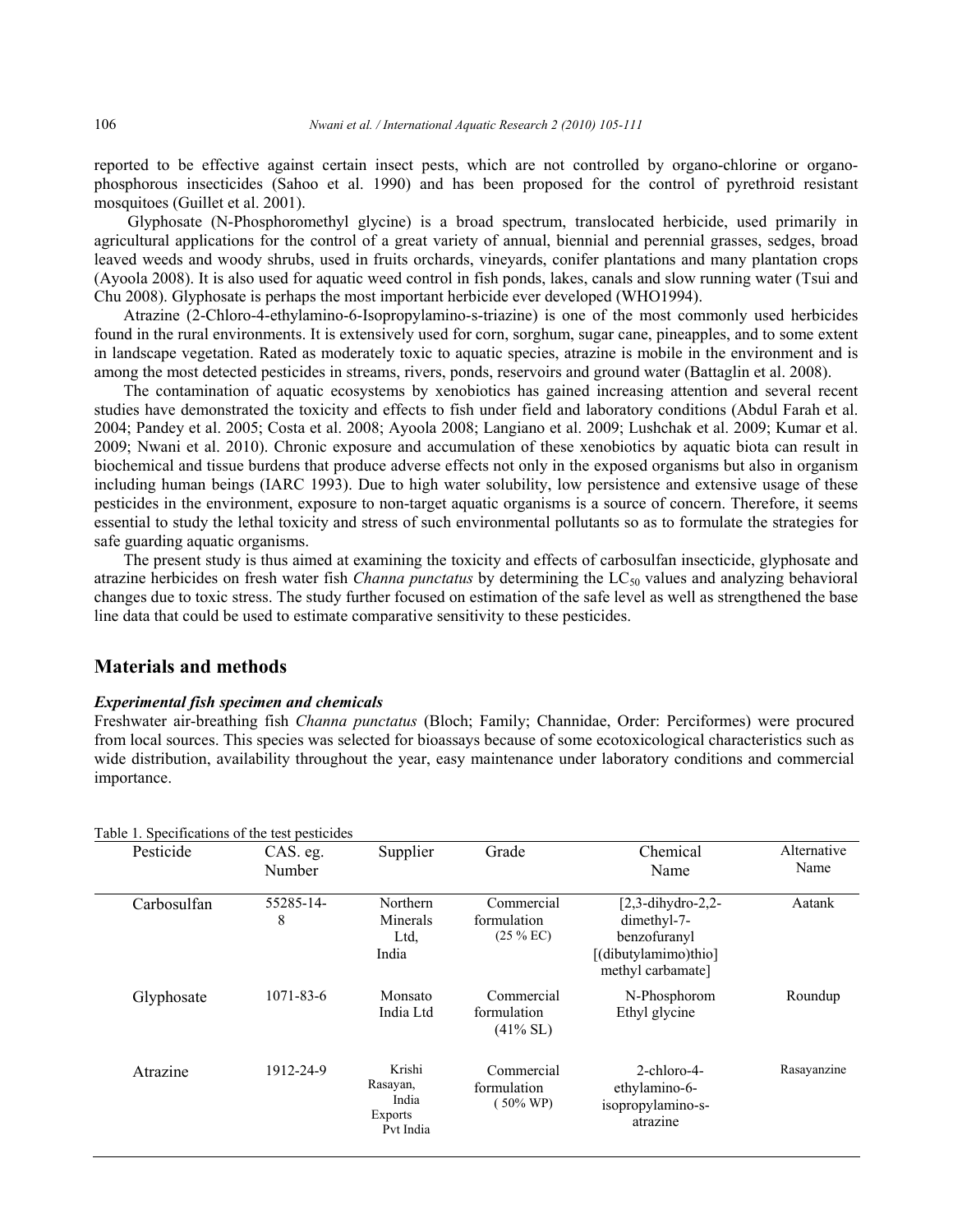The specimens had an average  $(\pm SD)$  weight and length of 13.38 + 0.21 g and 11.15 + 0.14 cm, respectively. Fish specimens were subjected to prophylactic treatment by batting twice in  $0.05\%$  potassium permanganate (KMnO<sub>4</sub>) for two min to avoid any dermal infections. The fishes were then acclimatized for two weeks under laboratory conditions in semi static systems. They were fed boiled eggs, minced goat liver and poultry waste materials during acclimatization. The fecal matter and other waste materials were siphoned off daily to reduce ammonia content in water. The test pesticides used in the present study, commercial formulations of carbosulfan (Aatank), glyphosate (Roundup) and atrazine (rasayanzine) had specifications listed in Table 1.

#### *Determination of sub-lethal concentrations*

Acute toxicity assay to determine the 96 h  $LC_{50}$  value of carbosulfan, glyphosate and atrazine was conducted with definitive test in semi-static system in laboratory as per standard methods (APHA, AWWA, WPCE, 2005). The range finding test was carried out prior to the definitive test to determine the concentration of the test solution. The experiment was conducted in glass aquaria  $(60\times30\times30)$  cm containing 40l of dechlorinated and gentle aerated water. The water with the pesticide was changed after every 48h to counterbalance decreasing pesticides concentrations.

 A set of 10 fish specimen were randomly exposed to each of the carbosulfan (0.1, 0.2, 0.3, 0.4, 0.5 mg/l), glyphosate (22.0, 26.0, 30.0, 34.0, 38.0 mg/l) and atrazine (25.0, 32.0, 39.0, 46.0, 53.0 mg/l) concentrations. Another set of 10 fish were also simultaneously maintained in tap water (0.00 mg/l) as the control. The experiment was set in triplicate and fish were not fed during the experimentation as recommended by Ward and Parrish (1982) and Reish and Oshida (1987). Exposure time was 96 h after which mean mortality from a particular dose and its replicate was calculated. A fish was considered dead when it did not respond after gentle prodding with a glass rod; dead fish were removed from the tank immediately. Fish behavior was observed during the exposure. The median lethal concentration ( $LC_{50}$ ) of the test pesticides was calculated from the data obtained in acute toxicity bioassays following the probit analysis method as described by Finney (1971). The 95% confidence limits of the  $LC_{50}$  values obtained by Finney (1971) method were calculated with the formula of Mohapatra and Rengarajan (1995). The safe level estimation after 96 h exposure for all pesticides was based on Hart et al. (1948), Sprague (1971), Committee on Water Quality Criteria (CWQC 1972), National Academy of Sciences/National Academy of Engineering (NAS/NAE 1973), and International Joint Commission (IJC 1977).

#### *Data analysis*

The data obtained were statistically analyzed by statistical package SPSS (version 16). The data were subjected to one way ANOVA and Duncan's multiple range test was used to determine the significance difference at 5 % probability level.

#### **Results**

#### *Physicochemical characteristics of the test water*

The physicochemical characteristics of the test water are presented in Table 2. The water temperature varied from 24.20 to 25.40 ºC, pH 7.4 to 7.90 while salinity ranged from 0.09 to 0.17 mg/l. The dissolved oxygen concentration ranged from 6.70 to 7.80 mg/l, conductivity values varied from 260 to 300 µM/cm, while total hardness varied from 200 to 230 mg/l CaCO<sub>3</sub> during the experimental period.

#### *Toxicity stress and poisoning symptoms in fish*

Fish exposed to different concentrations of carbosulfan, glyphosate and atrazine displayed uncoordinated behavior. At the initial exposure, fish were alert, stopped swimming and remained static in position in response to sudden changes in the surrounding environment. After sometime they tried to avoid the toxic water with fast swimming and jumping. Faster opercula activity was observed as surfacing and gulping of air. In tanks with higher concentrations of test pesticide especially carbosulfan, swimming of the fish was very erratic with vigorous jerks of the body. Their fins became hard and stretched due to stretching of body muscles.

 They secreted copious amounts of mucus from whole body continuously and soon thick layer of mucus was found deposited in the buccal cavity and gills. Body pigmentation was increased. Ultimately fish lost their balance and consciousness, engaged in rolling movement and became exhausted and lethargic. Lastly they remained in vertical position for a few minutes with anterior side or terminal mouth up near the surface of the water trying to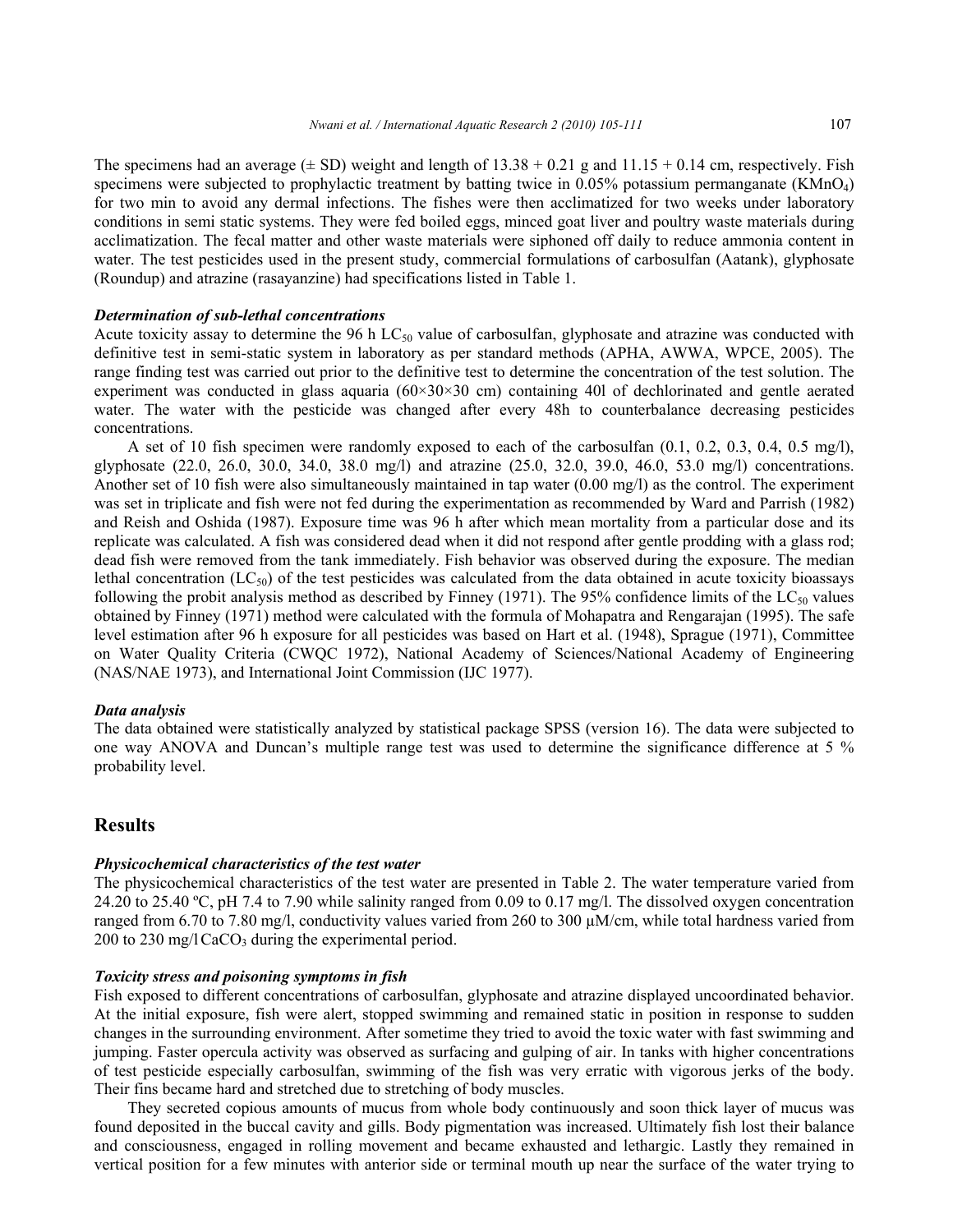gulp air and tail in a downward direction. Soon they settled at the bottom of the tank, and after some time their bellies turned upward and the fish died, while the opercula remained wide open exposing the gills.

| S. N. | Characteristics   | Unit       | Mean      | Range         |
|-------|-------------------|------------|-----------|---------------|
|       | Air temperature   |            | $26 - 30$ | 25.60-26.60   |
|       | Water temperature |            | 24.40     | 24.20-25.40   |
|       | pΗ                |            | 7.60      | 7.40-7.90     |
|       | Salinity          | mg/l       | 0.12      | $0.09 - 0.17$ |
|       | Dissolved oxygen  | mg/l       | 6.80      | 6.70-7.80     |
| 6     | Conductivity      | $\mu$ M/cm | 282       | 260.30.0      |
|       | Total hardness    | mg/l       | 220       | 200-30        |

Table 2. Physicochemical properties of the test water

Table 3. Lethal concentrations of carbosulfan, glyphosate and atrazine (mg/l) (95% confidence intervals) depending on exposure time for *C. punctatus***) \*** 

| Pesticide   | Lethal       | Exposure time (h)    |                     |                     |                       |
|-------------|--------------|----------------------|---------------------|---------------------|-----------------------|
|             | Concentratio | 24                   | 48                  | 72                  | 96                    |
|             | $\mathbf n$  |                      |                     |                     |                       |
| Carbosulfan | $LC_{10}$    | $0.215^a$            | $0.178^{b}$         | $0.162^b$           | $0.160^{b}$           |
|             |              | $(0.136 - 20.266)$   | $(0.122 - 0.187)$   | $(0.128 - 0.189)$   | $(0.134 - 0.191)$     |
|             | $LC_{50}$    | $0.629^{a}$          | $0.295^{\rm b}$     | $0.280^{b}$         | $0.268^{\rm b}$       |
|             |              | $(0.502 - 1.017)$    | $(0.264 - 0.325)$   | $(0.252 - 0.307)$   | $(0.243 - 0.293)$     |
|             | $LC_{90}$    | $1.846^a$            | $0.548^{b}$         | $0.482^{b}$         | $0.435^{b}$           |
|             |              | $(1.105 - 6.540)$    | $(0.0477 - 0.677)$  | $(0.429 - 0.573)$   | $(0.392 - 0.505)$     |
| Glyphosate  | $LC_{10}$    | $36.250^a$           | $34.709^{5}$        | $27.991^{\circ}$    | $27.179^c$            |
|             |              | $(33.540 - 37.802)$  | $(32.409 - 35.871)$ | $(26.160 -$         | $(22.324 - 29.395)$   |
|             | $LC_{50}$    | 40.788 <sup>a</sup>  | $37.330^{b}$        | 29.350)             | $32.540^{\circ}$      |
|             |              | $(39.500 - 41.947)$  | $(36.215 - 38.230)$ | $33.991^c$          | $(30.990 - 34.112)$   |
|             | $LC_{90}$    | $45.890^a$           | $40.140^{b}$        | $(32.210-34.59)$    | $35.054^c$            |
|             |              | $(44.267 - 49.177)$  | $(39.007 - 42.111)$ | $37.520^{\circ}$    | $(38.054 - 43.960)$   |
|             |              | $(36.140 -$          |                     |                     |                       |
|             |              |                      |                     | 39.371)             |                       |
| Atrazine    | $LC_{10}$    | $43.042^a$           | $37.383^{b}$        | $34.664^c$          | $33.192^c$            |
|             |              | $(36.661 - 46.872)$  | $(33.42 - 40.111)$  | $(31.322 - 37061)$  | $(29.920 - 35.542)$   |
|             | $LC_{50}$    | $64.053^a$           | 49.100 <sup>b</sup> | 44.412 <sup>c</sup> | $42.380^{\circ}$      |
|             |              | $(57.806 - 79.920)$  | $(46.623 - 51.914)$ | $(42.252 -$         | $(40.218 - 44.406)$ . |
|             | $LC_{90}$    | $95.321^{a}$         | $64.483^{b}$        | 46.623)             | $54.113^c$            |
|             |              | $(77.411 - 160.716)$ | $(59.511 - 73.515)$ | $56.902^{\circ}$    | $(50.804 - 59.332)$   |
|             |              |                      |                     | $(53.322 -$         |                       |
|             |              |                      |                     | 62.722)             |                       |

\* Values with different alphabet superscript differ significantly (*P* < 0.01) between exposure time within lethal concentrations.

#### *Median lethal concentration and application factor*

Median lethal concentration  $(LC_{50})$  is the most widely accepted basis for acute toxicity test and it is the concentration of a test chemical, which kills 50 % of the test organism in a particular length of exposure, usually 96 h. Generally in toxicity test, death is a decisive criterion because it is easy to determine and have obvious biological and ecological significance. The  $LC_{50}$  values (with 95% confidence limits) of different concentrations of carbosulfan were 0.629 (0.50-1.1017), 0.295 (0.264-0.325), 0.280 (0.252-0.307), and 0.268 (0.243-0.293) mg/l for 24, 48, 72 and 96 h, respectively, while that of glyphosate and atrazine were 40.788 (39.500-41.947), 37.330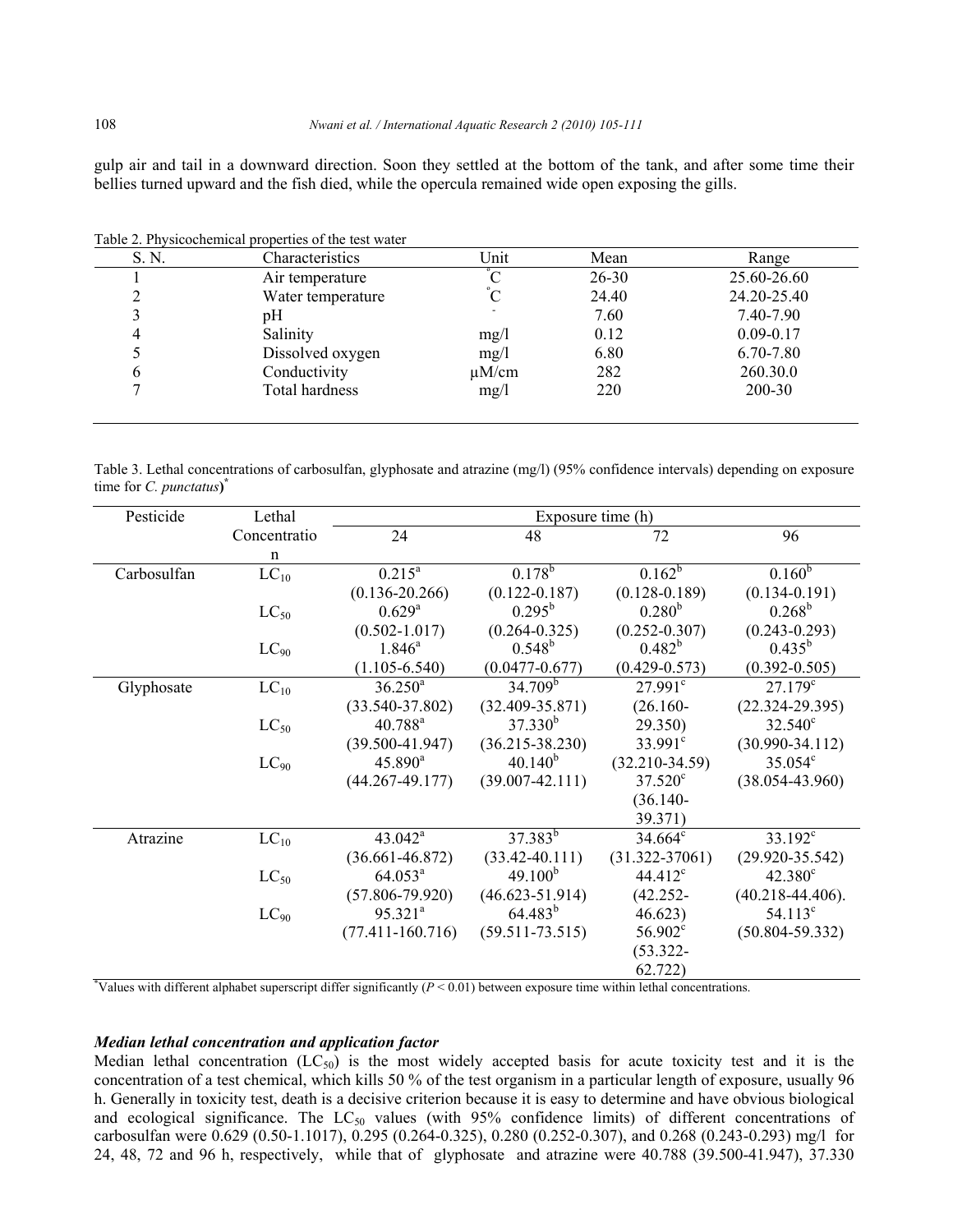(36.215-38.230), 33.991 (32.210-34.540) and 32.540 (30.990-34.112) and 64.053 (57.806-79.920), 49.100 (46.623- 51.914), 44.412 (42.252-46.623) and 42.380 (40.218-44.406) mg/l for 24, 48, 72 and 96 h respectively (Table 3). A dose dependent increase and time dependent decrease were observed in mortality rate as the exposure time increased from 24 to 96 h; the median concentration was reduced. There were significant differences ( $P < 0.05$ ) in  $LC<sub>10-90</sub>$  values obtained for different times of exposure. No mortality was however observed in the control during the experimental period. There were variations in safe levels estimated by different methods at 96 h of fish as presented in Table 4.

| Chemical    | 96h $LC_{50}$ | Method                          | AF                          | Safe level                                      |
|-------------|---------------|---------------------------------|-----------------------------|-------------------------------------------------|
|             | (mg/l)        |                                 |                             |                                                 |
| Carbosulfan | 0.268         | Hart et al. (1948) <sup>*</sup> |                             | $1.950 \times 10^{-3}$                          |
|             |               | Sprague(1971)                   | 0.1                         | $2.680 \times 10^{-2}$                          |
|             |               | CWQC(1972) NAS/NAE              | 0.01                        | $2.680 \times 10^{-3}$                          |
|             |               | (1973)                          | $0.1 - 0.00001$             | $2.680 \times 10^{-2}$ to $2.68 \times 10^{-6}$ |
|             |               | <b>CCREM (1991)</b>             | 0.05                        | $1.340 \times 10^{-2}$                          |
|             |               | $\text{IJC} (1977)$             | 5% of 96 h LC <sub>50</sub> | $1.340 \times 10^{-2}$                          |
| Glyphosate  | 32.540        | Hart et al. (1948)              |                             | $9.381 \times 10^{-1}$                          |
|             |               | Sprague $(1971)$                | 0.1                         | 3.254                                           |
|             |               | CWQC (1972)                     | 0.01                        | $3.254 \times 10^{-1}$                          |
|             |               | <b>NAS/NAE (1973)</b>           | $0.1 - 0.00001$             | 3.254 to 03.254 $\times$ 10 <sup>-4</sup>       |
|             |               | <b>CCREM (1991)</b>             | 0.05                        | 1.627                                           |
|             |               | $\text{IJC} (1977)$             | 5% of 96 h LC <sub>50</sub> | 1.627                                           |
| Atrazine    | 42.380        | Hart et al. (1948)              |                             | 8.657                                           |
|             |               | Sprague $(1971)$                | 0.1                         | 4.240                                           |
|             |               | CWQC (1972)                     | 0.01                        | $4.24 \times 10^{-1}$                           |
|             |               | NAS/NAE (1973)                  | $0.1 - 0.00001$             | $4.24 - 04.24 \times 10^{-4}$                   |
|             |               | <b>CCREM (1991)</b>             | 0.05                        | 2.129                                           |
|             |               | IJC (1977)                      | 5% of 96 h LC <sub>50</sub> | 2.129                                           |
|             |               |                                 |                             |                                                 |

Table 4. Estimate of safe levels of carbosulfan, glyphosate and atrazine at 96 h exposure time

<sup>\*</sup>C = 48 h LC<sub>50</sub> x 0.03/S<sup>2</sup> where C is the presumable harmless concentration and S = 24h LC<sub>50</sub>/48 h LC<sub>50</sub>.

# **Discussion**

Acute toxicity data has been used to derive water quality guidelines for regulatory measures (Sunderam et al. 1994). The results of the  $LC_{50}$  (median lethal concentration) of the present study at 96 h were 0.268, 32.540 and 42.380 mg/l for carbosulfan, glyphosate and atrazine respectively. The results showed that carbosulfan was more toxic to the fish than glyphosate and atrazine and toxicity of the pesticides was both time and concentration dependent, thus accounting for differences in  $LC_{10-90}$  values obtained at different concentrations and times of exposure. The test result of the 96 h LC<sub>50</sub> of *C. punctatus* exposed to carbosulfan obtained in the present study was slightly higher than the 96 h LC50 value of 0.231 and 0.122 mg/l estimated by Boran et al. (2007) for rainbow trout (*Oncorhincus mykiss*) and guppy (*Poecillia reticulata*) for the same pesticide, respectively. The 96 h LC<sub>50</sub> of 32.540 mg/l reported for *C. punctatus* exposed to glyphosate in the present study was higher than 13.69 mg/l recorded by Langiano et al. (2009) for *Prochilodus lineatus* but was lower than 620 mg/l recorded by Nesković (1993) for *Cyprinus carpio*.

Our value however was within the 2-55 mg/l range reported by Hildebrand et al. (1982); Jiraungkoorskul et al. (2003) and Glusczak et al. (2007) for other fish species exposed to glyphosate. The 96 h  $LC_{50}$  of 42.380 mg/l reported for *C. punctatus* exposed to atrazine in the present study differed from the report of Bathe et al. (1973), Neskovic et al. (1993) and Hussein et al. (1996) who reported LC<sub>50</sub> of 16.0, 18.8 and 9.37 mg l-1 for *Lepomis macrochirus* (Bluegill sunfish), *Cyprinus carpio* and *Oreochromis niloticus* respectively exposed to atrazine. Toxicity of chemicals to aquatic organisms has been shown to be affected by age, size and health of the species (Abdul-Farah et al. 2004). Physiological parameters like quality, temperature, pH, dissolved oxygen and turbidity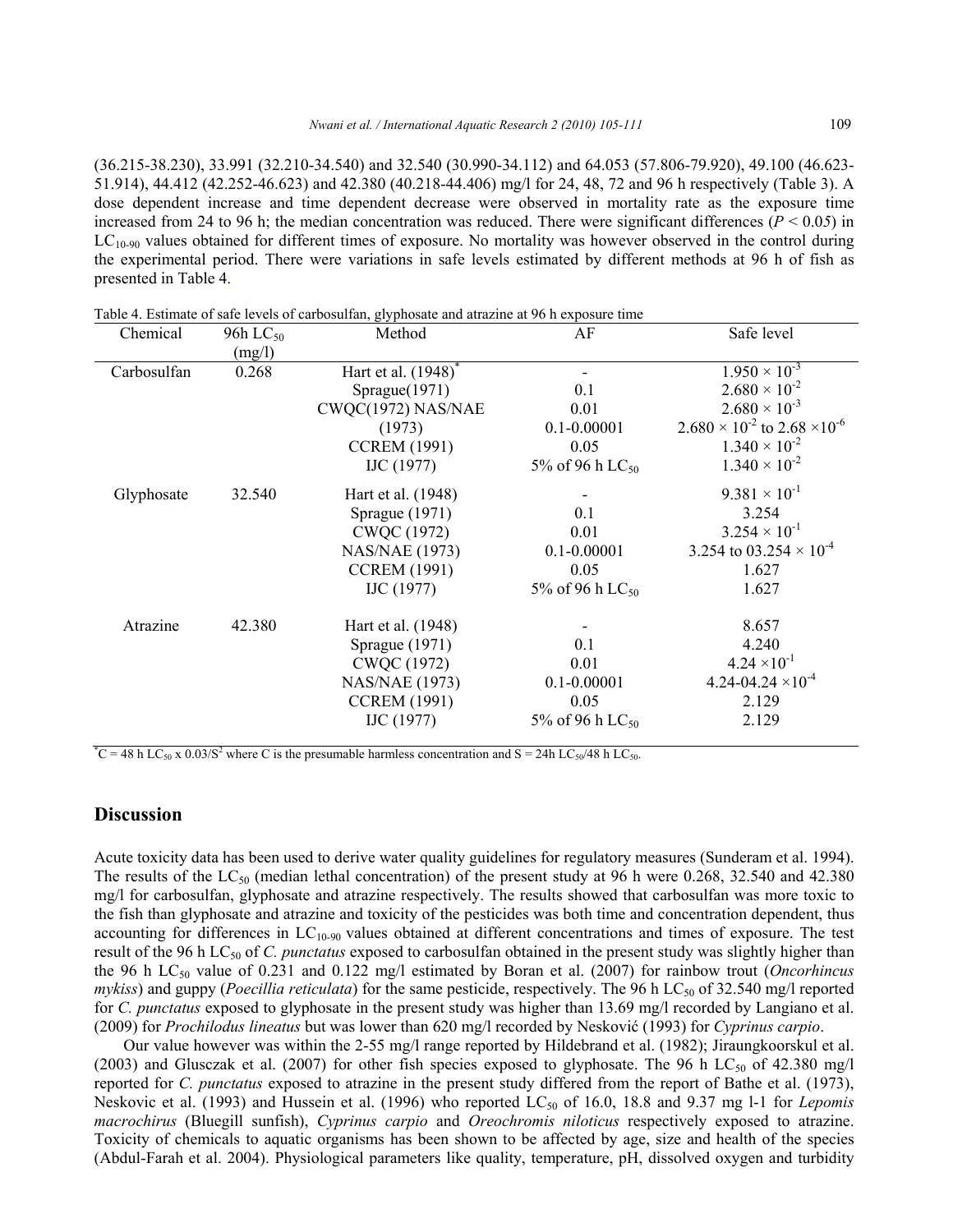of water, amount and kind of aquatic vegetation, concentration and formulation of chemical and its exposure also greatly influence such studies (Gupta et al.1981).

The estimated safe levels obtained in the present study showed variations among the various pesticides. However, the large variation in safe levels determined by various methods has resulted in controversy over its acceptability (Buikema et al. 1982; Pandey et al. 2005). Mount and Stephan (1967) underscored the fact that extrapolation of laboratory data to the field is not always meaningful, and hence it is difficult to decide on an acceptable concentration based on the laboratory experiments that may be considered "safe" in the field. Kennega (1979) emphasized that the major weakness in calculation of accumulation factor (AF) is its dependence on  $LC_{50}$ value.

Behavioral changes as a result of stress are further accepted as the most sensitive indication of potential toxic effects. The various behavioral changes like restlessness, abnormal swimming behavior, vigorous jerks of body, loss of balance, myotonia and anorexia observed in *C. punctatus* are similar to the observations of Hussein et al. (1996), Pandey et al. (2005) and Chandra (2008) in fishes exposed to various pesticides.

# **Conclusion**

The result of the present study showed that carbosulfan insecticide was more toxic to *C. punctatus* than glyphosate and atrazine herbicides. All the pesticides induced toxic stress inform of behavioral changes in the fish. Acute toxicity studies have been recognized as the very first step in determining the water quality requirements of fish and reveal toxicant concentrations  $(LC_{50})$  that cause fish mortality even at short exposure. However, chemical determination of any persistent toxicant concentration in water as well in sediment may not provide information on the severity of contamination, especially in the case of sublethal levels.

 Biological monitoring using a series of assays having different endpoints could allow a sensitive approach to predict the potential risk of pesticides which is helpful in formulating the "safe levels" of such bioaccumulative chemicals. Therefore, studies demonstrating the sensitivity of genotoxic effects of pesticides in aquatic organisms particularly in fish are needed in assessment of possible risk to similar species in natural environment.

#### **References**

- Abdul Farah M, Ateeg B, Ali MN, Ahmad W. 2004. Studies on lethal concentrations and toxicity stress of some xenobiotics on aquatic organisms. Chemosphere 55: 257-265.
- APHA AWWA, WPCF. 2005. Standard Methods for the Examination of Water and Wastewater. 21<sup>st</sup> ed. American. Public Health Association, Washington, DC.
- Arbuckel TE, Server LE. 1998. Pesticide exposure and fetal death: a review of the epidemiological literature. Crit Rev Toxicol 28: 229-270.
- Ayoola SO. 2008. Toxicity of glyphosate herbicide on Nile Tilapia (*Oreochromis niloticus*) juvenile. African J Agric Res 3: 825- 834.
- Bathe R, Ullmann L, Sachsse K. 1973. Determination of pesticide toxicity to fish. In: Wasser-Boden-Luft, Ver (eds.) Berlin-Dahlem 37: 241- 246.
- Boran M, Altinok I, Capkin E, Karacam H, Blcer V. 2007. Acute toxicity of carbaryl, methiocarb and carbosulfan to the rainbow trout (*Oncorhinchus myskiss*) and guppy (*Poecilia reticulata*). Turk. J Vet Anim Sci 31: 39-45.
- Buikema JR, Naider-Lehner AL, Cairns JR. 1982. Biological monitoring: Part 1V. Toxicology Testing. Environ Mol Mutagen 33: 239-262.
- Chandra S. 2008. Toxic effects of Malathion on acetlcholinesterase activity of liver, brain and gills of freshwater catfish *Heteropneutes fossilis*. Environ Conserv 9: 45-52.
- Committee on Water Quality Criteria (CWQC). 1972. Areport of the committee on water Quality Criteria. Ecological Research Series, EPA-R3-73-003.
- Costa MJ, Monteiro DA, Oliveira-Neto AL, Ratin FT, Kalinin AL. 2008. Oxidative stress biomakers and heart function in bullfrog tadpoles exposed to Roundup original. Ecotoxicology 17:153-163.

Finney DJ. 1971. Probit Analysis. Univ. Press, Cambridge, p. 333.

- Garaj-Vrhovac V, Zeljezic D. 2000. Evaluation of DNA damage in workers occupationally exposed to pesticides using singlecell gel electorphoresis (SCGE) assay. Mutat Res 469: 277-285.
- Giri A, Sharma GD, Prasad SB. 2002. Mutagenic effects of Carbhosulfan, a carbamate pesticide. Mutat Res 519: 75-82.